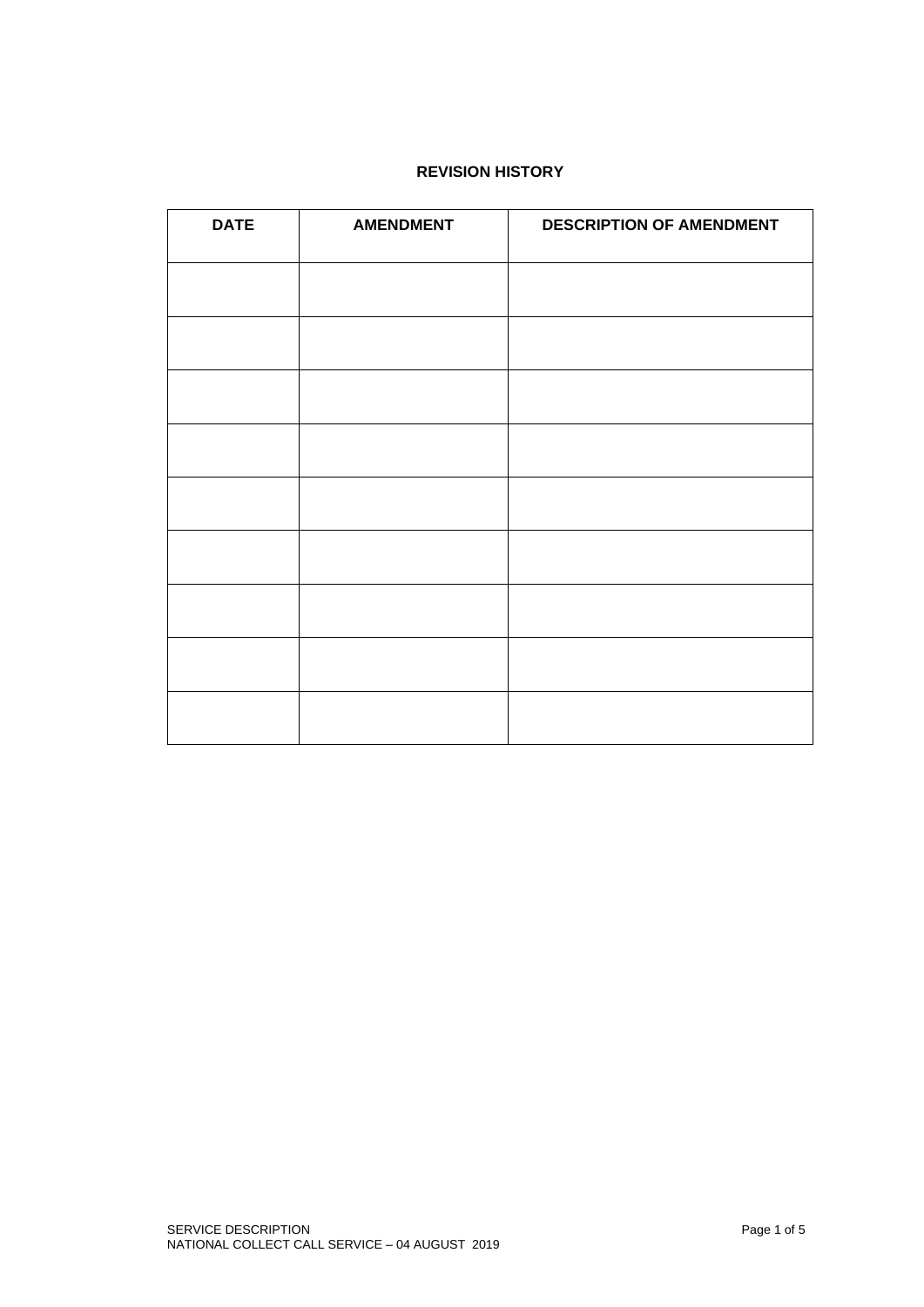## **SERVICE DESCRIPTION 3-1: NATIONAL COLLECT CALL SERVICE**

## **1 THE SERVICE**

The **National Collect Call Access Service** is a service provided by Batelco enabling the termination of a national call to a Called Party who agrees to accept and pay the charges for the call, as further defined by the terms of this Service Description.

**Available to:** Public telecommunications operator with a licence and one or more interconnection links with Batelco.

**Traffic:** Telephone Calls which originate in Bahrain only and are to be charged to a directly connected number in Bahrain to which the call is to be billed.

**Reciprocal Service:** Not applicable.

## **2 DEFINITIONS**

Capitalised terms not defined in this Service Description are defined in the Dictionary. Terms defined in this Service Description are specific to it.

**Access Seeker** means the Licensed operator of the PSTN Network or Mobile Network within Bahrain directly connecting the PSTN Number or Mobile Number from which the National Collect Call is made.

**Called Party** means the person who, being directly connected to:

- (a) Batelco PSTN or GSM Network;
- (b) another PSTN or Mobile Network whose operator has agreed with Batelco to accept and bill National Collect Calls to its customers,

agrees to accept and to pay the charges for a National Collect Call.

**Calling Party** means, for the purposes of this Service Description, the person who initiates a National Collect Call.

**Collect Call Assistance** means assistance by an operator at the Batelco's National Collect Call Centre to facilitate a Calling Party to complete a National Collect Call.

**National Collect Call** means a Telephone Call, originating within Bahrain, that is initiated by a Calling Party dialling the number 100 to contact Batelco's National Collect Call Centre and requesting connection to the Called Party.

**National Collect Call Centre** means a call centre operated by Batelco for the purpose of setting up National Collect Calls.

## **3 TERMS**

#### **3.1 Access Provider**

Batelco is the Access Provider.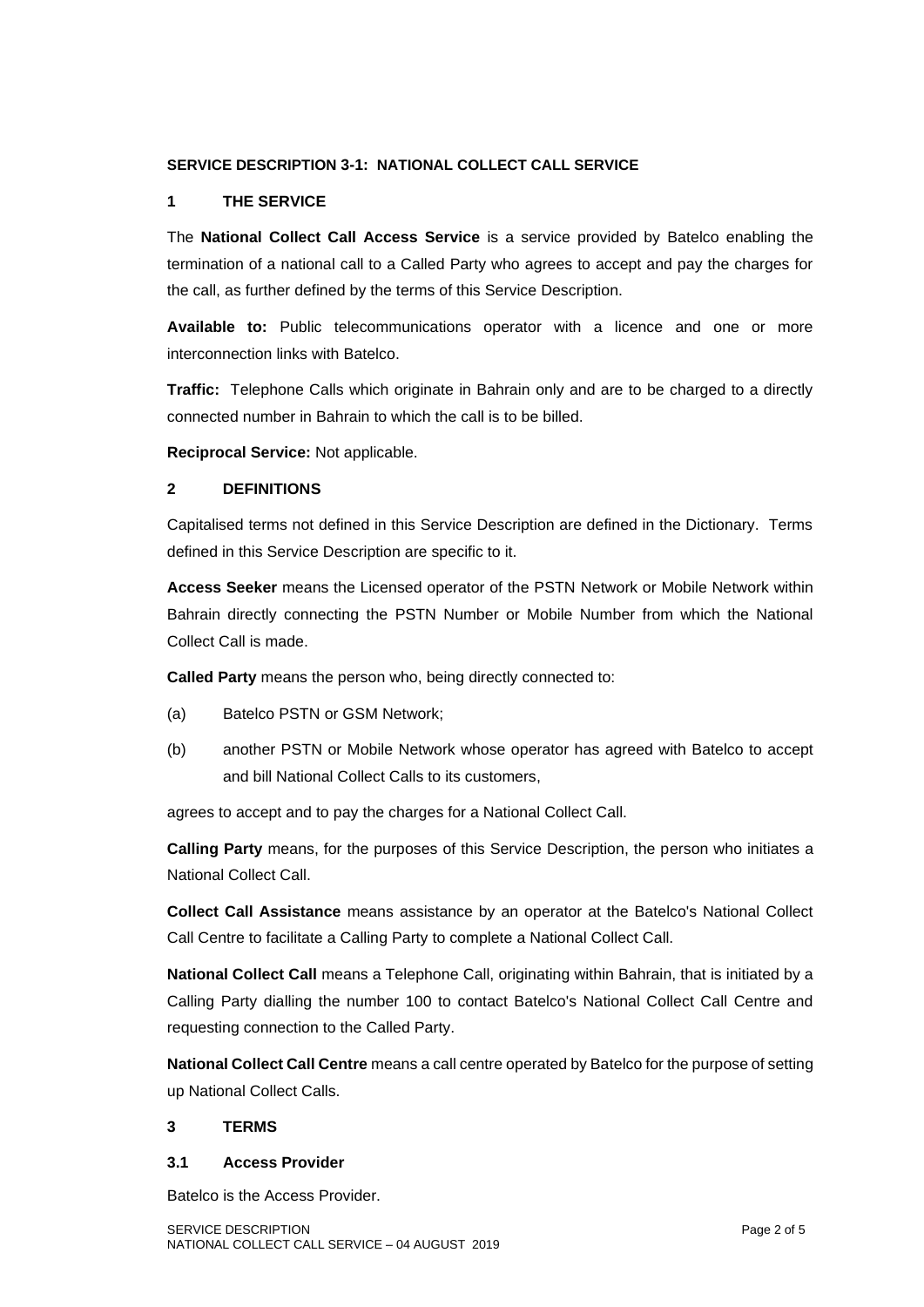# **3.2 Prerequisites**

Batelco shall not be obliged to supply the Service unless and until:

- (a) either the In-Span Interconnection Service or the CSI Service has been provisioned;
- (b) the parties have established a Point of Interconnection at which the parties agree the Access Seeker shall handover National Collect Calls to the Access Provider; and
- (c) the parties have successfully completed any pre-commissioning testing requirements set out in the Joint Working Manual.

## **3.3 Handover**

The Access Seeker must hand over National Collect Calls to Batelco:

- (a) at an agreed Point of Interconnection which is agreed in writing by Batelco and the Access Seeker; and
- (b) in accordance with all applicable terms of this Schedule, the Reference Interconnection Offer and relevant specifications notified by Batelco to the Access Seeker from time to time.

## **3.4 Conveyance**

Subject to the Forecasting Procedures, Batelco shall in respect of a National Collect Call that is handed over by the Access Seeker to Batelco in accordance with paragraph 3.1 of this Services Description:

- (a) convey the call from the relevant Point of Interconnection to the National Collect Call Centre;
- (b) provide the Collect Call Assistance to the Calling Party; and
- (c) if the Called Party agrees to accept and to pay the charges for the National Collect Call, convey the call from the National Collect Call Centre to the Called Party.

## **3.5 Declined Calls**

If either:

- (a) the National Call Centre is unable to contact the Called Party; or
- (b) the Called Party declines to accept and to pay the charges for the National Collect Call,

then, Batelco shall not be obliged to provide any further carriage in respect of that call attempt.

#### **3.6 Echo Control**

Echo control will be provided in accordance with the Joint Working Manual.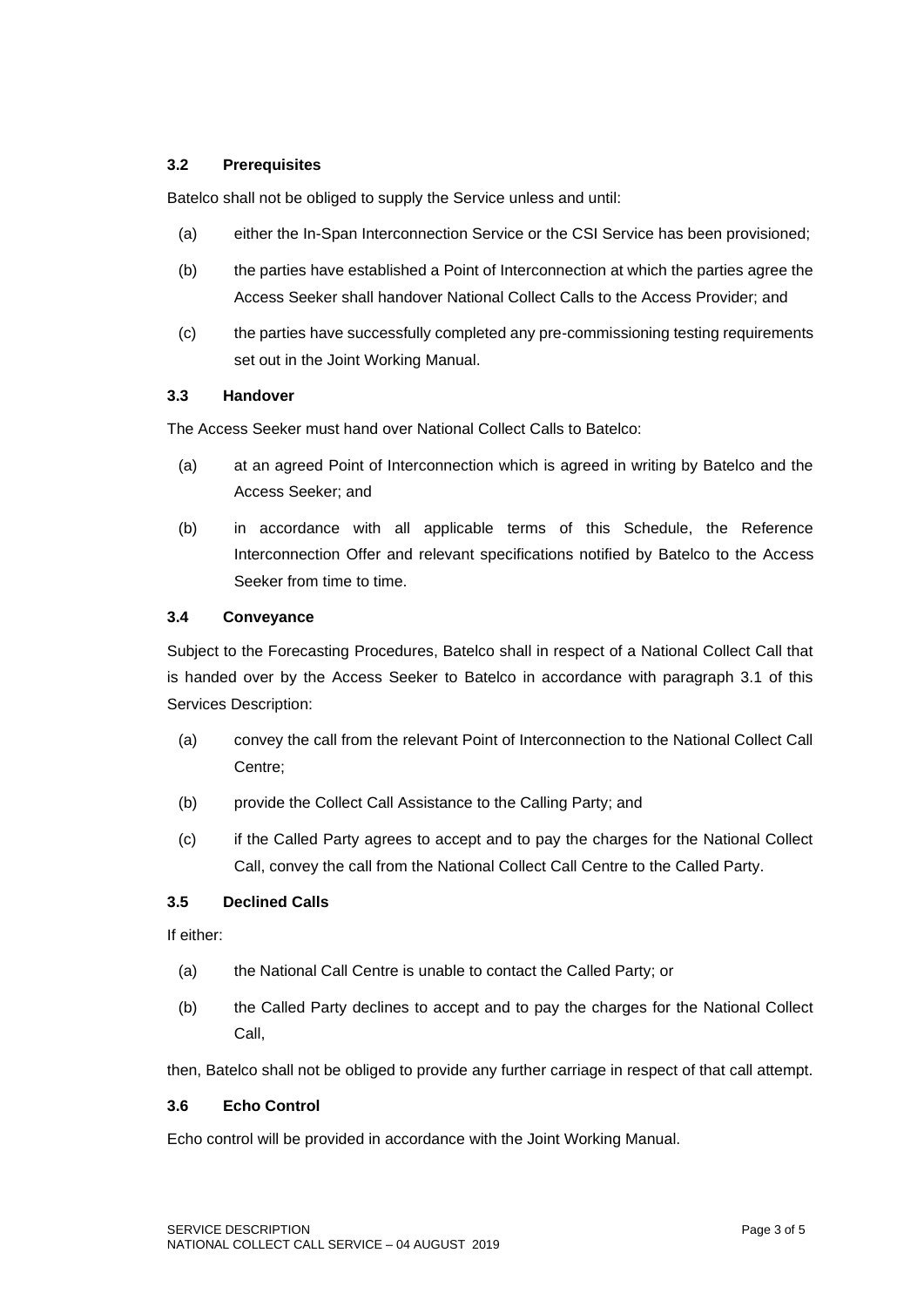## **3.7 Provision of tones and Network announcements**

- (a) If a National Collect Call from a Calling Party is unsuccessful within the Access Provider's Network, the Access Provider may connect the Telephone Call to information tones or network announcements. The Access Seeker shall pay the Charge specified in Schedule 3.
- (b) Details of the requirements for information tones and network announcements will be set out in the Joint Working Manual.

## **3.8 Signalling interconnection**

The transfer of signals to support the establishment, maintenance and clear down of the National Collect Calls will be via the signalling interconnection specified in the Joint Working Manual.

## **3.9 Associated information signals**

- (a) The National Collect Calls will be handed over to the Access Provider at the relevant Point of Interconnection with information signals provided in the associated signalling system.
- (b) The format of information in the signals referred to in paragraph (a) will be in accordance with ISUP specification set out in the Joint Working Manual.

## **3.10 Provision of CLI**

- (a) The SS7 signalling provided by the Access Seeker must include the provision of CLI information in a format which allows the Access Provider to unambiguously derive the full Mobile Number or PSTN Number of the Calling Party to the full extent that the provision of such CLI information is capable of being supported by SS7 signalling.
- (b) The Access Seeker must obtain from the Regulator any approvals or licences necessary for exchange of CLI information (none is required as at the date of first publication).

### **3.11 Nature of switchports**

- (a) Telephone Calls will be delivered to the Access Provider at 2.048 Mbit/s Switchports via a Point of Interconnection.
- (b) The Switchports will operate at 2.048 Mbit/s in accordance with the Joint Working Manual.

#### **3.12 Send and receive speech levels**

The send and receive levels for speech will be in accordance with the Joint Working Manual.